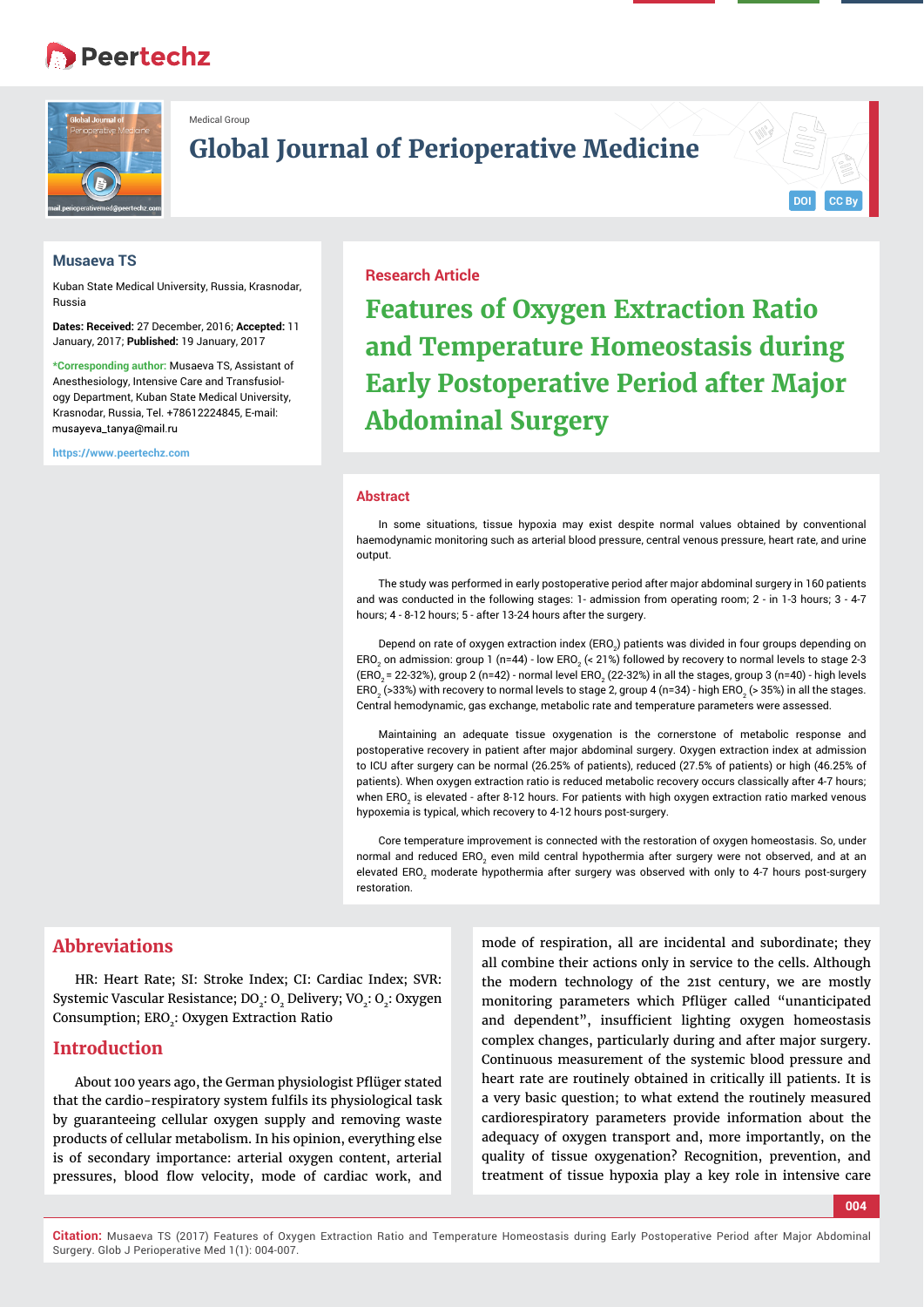medicine. The aim of cardiovascular monitoring is the early recognition of impending tissue hypoxia. In some situations, tissue hypoxia may exist despite normal values obtained by conventional haemodynamic monitoring such as arterial blood pressure, central venous pressure, heart rate, and urine output [1-3].

That is why we think it is important to establish a particular change of oxygen, temperature homeostasis and central hemodynamics after major abdominal surgery under combined epidural anesthesia.

### **Materials and Methods**

Prospective study examined 160 patients who underwent major abdominal surgery over a 12-month period from October of 2012 to October of 2013 in Krasnodar regional hospital #2. There were 92 male and 68 female patients. The physical condition of patients corresponded to 3 class of ASA. The median age was 46.0 (38.0- 62.0) years. Duration of the surgery was  $6,4$  (4,8-9,5) hours. Surgery was performed under combined epidural anesthesia (epidural ropivacain 0.5% 8-12 ml/h at ThVII-ThIX level) with mechanical ventilation. Patients were eligible if they were planned for major surgery, could give informed consent, and did not have disseminated cancer disease. We excluded the pregnant or lactating women, chronic lung disease, septic shock and major bleeding. The trial was approved by the ethical committees of Kuban State Medical University.

Depend on rate of oxygen extraction index  $(ERO<sub>2</sub>)$  patients was divided in four groups depending on ERO<sub>2</sub> on admission to the ICU after surgery: group  $1 (n=44)$ -low ERO<sub>3</sub> (< 21%) followed by recovery to normal levels to stage  $2-3$  (ERO<sub>2</sub> = 22-32%), group 2 (n=42)-normal level ERO<sub>2</sub> (22-32%) in all the stages, group  $3$  (n=40)-high levels ERO<sub>2</sub> (>33%) with recovery to normal levels to stage 2, group  $\frac{1}{4}$  (n=34)-high ERO<sub>2</sub>  $($  > 35%) in all the stages. Hemodynamic profiles consisted of determinations of intravascular pressures, cardiac output, and

**005**

arterial and venous gases. Oxygen transport variables were calculated by standard formulas [4,5]. Central hemodynamic, gas exchange, metabolic rate and temperature parameters were assessed in the following stages: 1- admission from operating room; 2 - in 1-3 hours; 3 - 4-7 hours; 4 - 8-12 hours; 5 - after 13-24 hours after the surgery.

Statistical analysis was performed using Friedman test and Kruskal - Wallis test by Statistica 6. Data are presented as medians and percentiles (p25 and p75).

#### **Results**

Variety of hemodynamic, microcirculation and blood gas changes during the major surgery are occurred. As listed in Table 1 group 1 had normal core temperature, mild tachycardia, normal parameters of systemic hemodynamics, moderate, not much pronounced decline of oxygen delivery, consumption and oxygen extraction index, supranormal oxygen tension in the arterial blood and its normal tension in the venous blood. Statistically significant differences between groups in terms of DO<sub>2</sub> and VO<sub>2</sub> and PaO<sub>2</sub> were not observed.

Group 2 was characterized by normal values of heart rate, a decrease of stroke index and cardiac index, increased peripheral vascular resistance, and oxygen extraction index within normal ranges. In group 3 moderate hypothermia was observed, lower values of peripheral temperature, increased peripheral vascular resistance, high values oxygen extraction index and pronounced decrease in SvO<sub>2</sub>. In group 4 moderate hypothermia was also observed, with a pronounced decrease in stroke index and cardiac index. High values of oxygen extraction index and pronounced decrease in SvO<sub>2</sub> were also observed in group 4.

We should also mention the main differences between the other groups. In groups 3 and 4 pronounced disorders of temperature homeostasis, increased oxygen extraction index and reduced  $SvO<sub>2</sub>$ , compared with group 2 were observed,

| Table 1: Patient's parameters after admission from the operation room. |                                                                    |                         |                           |                                   |  |  |  |
|------------------------------------------------------------------------|--------------------------------------------------------------------|-------------------------|---------------------------|-----------------------------------|--|--|--|
| <b>Parameter</b>                                                       | Group 1                                                            | Group 2                 | Group 3                   | Group 4                           |  |  |  |
| Core T. $(^{\circ}C)$                                                  | 36,2(36,0-37,0)                                                    | 36,6 (36,3-36,7)        | 34,3 (34,2-34,4) **,##    | $34,55$ (34,0-35,2) $*$ °         |  |  |  |
| Peripheral T. (°C)                                                     | 28,1 (26,9-28,3)                                                   | 28,4 (25,7-31,0)        | 26,0 (25,9-26,4)*         | 26,6 (24,8-27,9)                  |  |  |  |
| HR (Beat/min)                                                          | 104,0 (99,0-105,0)                                                 | 80,5 (76,5-84) *        | 72,0 (65,0-86,0) **       | 68,5 (66,0-71,8) $*$ °            |  |  |  |
| $SI$ (ml/m <sup>2</sup> )                                              | 35,0 (32,0-36,0)                                                   | $26,5(22,8-32,5)$ *     | 41,8 (36,7-45,4) $**$     | $27,7$ (25,4-30,9) $*$ °°         |  |  |  |
| $Cl$ ( $l$ ×min <sup>-1</sup> ×m <sup>-2</sup> )                       | $3,5(3,4-3,8)$                                                     | $2,25$ (1,9-2,7) $*$    | $2,8(2,6-3,5)$ ##         | $1,95(1,7-2,3)$ <sup>#,oo</sup>   |  |  |  |
| SVR (dyns×cm <sup>-5</sup> )                                           | 1393,0 (1000,0-1408,0)                                             | 2033,0 (1843,5-2354,8)* | 1632,0 (1371,0-1642,0) ## | 1642,0 (940,4-2128,8)             |  |  |  |
| $DO2$ (ml/kg/min)                                                      | 11,6 (6,0-25)                                                      | $9,2(8,0-11,3)$         | $7,7(6,0-8,8)$            | $7,2(6,0-9,5)$                    |  |  |  |
| $VO2$ (ml/kg/min)                                                      | $2,65(1,6-3,6)$                                                    | $2,3(2,1-2,7)$          | $2,7(2,1-4,7)$            | $2,7(2,5-3,0)$                    |  |  |  |
| ERO <sub>2</sub> (%)                                                   | 14,5 (13,5-16,3)                                                   | $24,0(24,0-25,9)$ *     | 35,0 (35,0-48,0)**,##     | 42,0 $(36,3-43,0)$ <sup>#,*</sup> |  |  |  |
| pa0, (%)                                                               | 132,0 (127,0-180,0)                                                | 157,3 (138,0-170,0)     | 158,5 (153,3-195,8)       | 165,0 (132,0-195,3)               |  |  |  |
| $pvO2$ (mmHg)                                                          | 49,4 (45,4-55,2)                                                   | 42,1 (41,3-42,5)        | $32,2$ (30,3-34,1) **,##  | 29,7 (26,4-31,7) ****             |  |  |  |
| SvO <sub>2</sub> (%)                                                   | 84,4 (83,5-85,1)                                                   | 75,6(73,5-75,7)*        | $64,2(64,1-64,2)$ ****    | 62,5(58,4-64,8)#,°                |  |  |  |
|                                                                        | $*$ p<0,05 within 1 and 2 group, $**$ p<0,05 within 1 and 3 group, |                         |                           |                                   |  |  |  |

 $*$  p<0,05 within 1 and 4 group,  $*$  p<0,05 within 4 and 2 group

## р<0,05 within 3 and 2 group by Kruskal - Wallis test

**Citation:** Musaeva TS (2017) Features of Oxygen Extraction Ratio and Temperature Homeostasis during Early Postoperative Period after Major Abdominal Surgery. Glob J Perioperative Med 1(1): 004-007.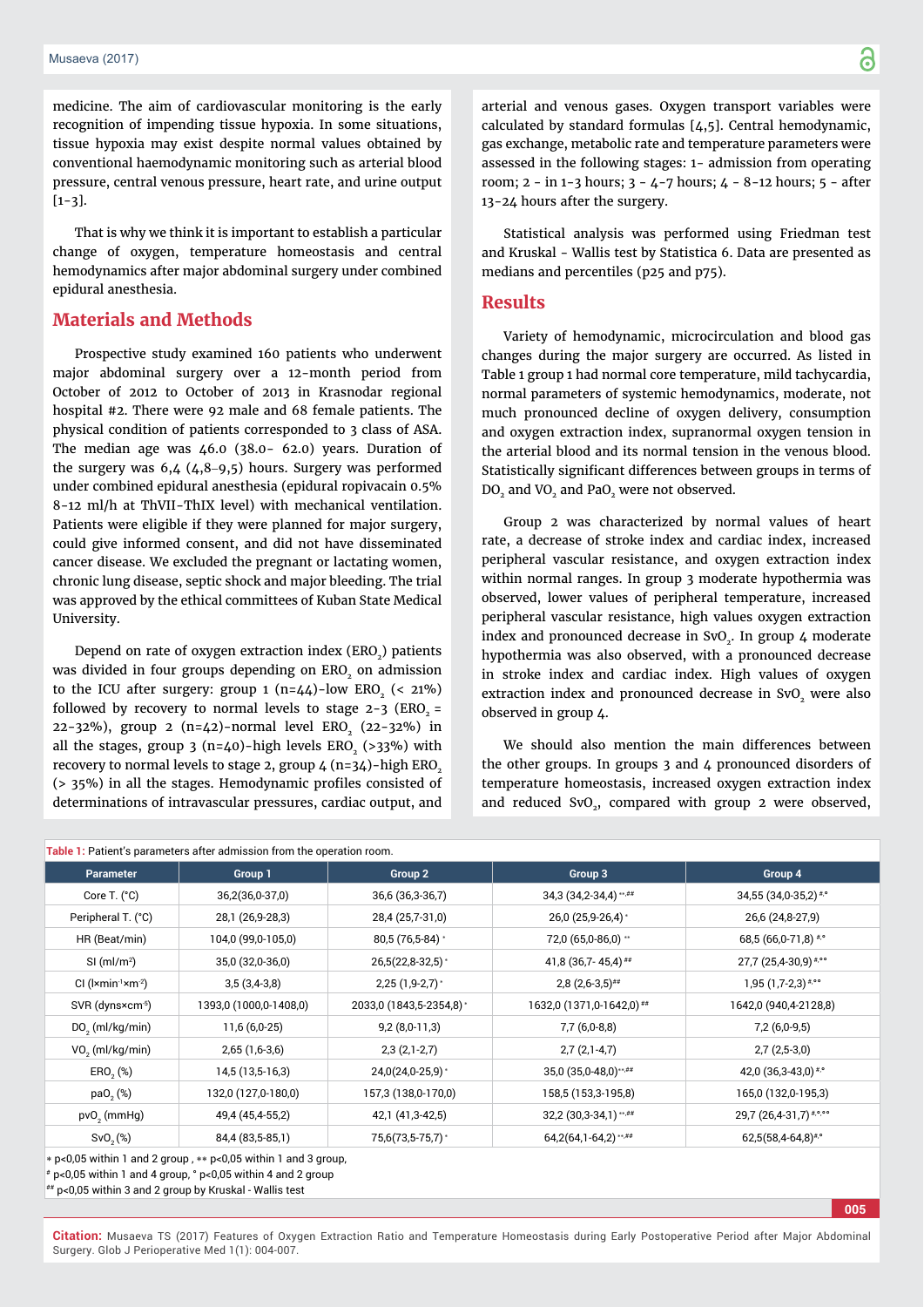although vascular tone was significantly higher in group 2 in comparison with a group 4.

On the basis of the presented data it can be summarized that the early postoperative period is characterized by disturbances of temperature homeostasis in conjunction with the low values of SvO<sub>2</sub> in Groups 3 and  $\mu$ , indicating on the expressed microcirculatory disorders in comparison with groups 1 and 2.

Within 1-3 hours after the surgery oxygen extraction index recovery to normal values in group 1.

In the other groups tendency of stabilization of systemic hemodynamics (stroke index and cardiac index) was observed, although vascular tone remained higher than in group 1. In the groups 3 and 4 central hypothermia was remained; in group 3 oxygen extraction index returned to normal ranges, and group 4 - continued to grow.

Within 4-7 hours after the surgery (Table 2) in group 1 stable normal state of homeostasis was remained. In group

2 - high system vascular resistance was persisted. In group 3 - central temperature recovery and improvement of systemic hemodynamics was observed. The group 4 the core temperature was normal, but a steady decline of venous oxygen saturation, reduced delivery and increased oxygen consumption was observed.

Within 13-24 hours after surgery in group 1 normal homeostatic function were remained. In group 2 all patient homeostatic parameters were observed with maintaining vasoconstriction as a result of decrease in oxygen delivery. In group 3 reduced oxygen consumption and low oxygen extraction ratio were remained Table 3.

Our data show that the postoperative period might be associated with a reduction or elevation in tissue ability to extract oxygen.

Restoration of global oxygen delivery is an important goal in early resuscitation as tissue hypoxia may exist despite normal values obtained by conventional hemodynamic monitoring.

| Table 2: Patient's parameters at 4-7 hours after surgery. |                      |                         |                            |                                      |
|-----------------------------------------------------------|----------------------|-------------------------|----------------------------|--------------------------------------|
| <b>Parameter</b>                                          | Group 1              | Group 2                 | Group 3                    | Group 4                              |
| Core T. $(^{\circ}C)$                                     | 37,1 (36,2-37,3)     | 37,1 (36,6-37,6)        | 36,9 (36,5-37,5)           | 37,0 (36,7-37,3)                     |
| Peripheral T. (°C)                                        | 33,0 (31,9-33,2)     | 32,85 (31,7-33,8)       | 26,3 (25,9-27,5)           | 26,9 (26,5-28,8)                     |
| HR (Beat/min)                                             | 102,0 (67,0-107,0)   | 87,0 (83,0-89,8)        | $67,0(63,5-78,5)$ ##       | 84,5 (76,0-88,3)                     |
| $SI$ (ml/m <sup>2</sup> )                                 | 40,0 (32,0-46,0)     | 25,9 (20,6-31,5) *      | 50,6 (46,8-51,2)**,##      | 36,4 (25,7-41,9) °°                  |
| $Cl$ ( $l$ ×min <sup>-1</sup> ×m <sup>-2</sup> )          | $3,0(3,0-5,0)$       | $2,5(1,7-3,0)*$         | $3,5(3,0-4,0)$ ##          | $2,6(2,3-3,3)$                       |
| SVR (dyn×s×cm <sup>-5</sup> )                             | 1000,0(832,0-1223,0) | 1964,0(1617,3-2512,0) * | 1453,0(1289,0-1497,0)**,## | 1468,0(1121,5-1678,5)                |
| $DO2$ (ml/kg/min)                                         | 14,2 (10,5-18,6)     | $11,5(9,1-15,2)$        | 12,0 (8,7-12,6)            | $9,5(7,8-11,6)$                      |
| $VO2$ (ml/kg/min)                                         | $4,6$ (3,3-5,3)      | $3,5(2,5-4,6)$          | $1,6$ (1,3-2,5) **,##      | $3,5(3,0-4,0)$                       |
| ERO <sub>2</sub> (%)                                      | 27,0 (21,8-31,8)     | 27,0 (21,8-33,8)        | $18,0(15,0-23,5)$ **,##    | $35(33,0 - 40,8)$ <sup>#,o,oo</sup>  |
| $paO,$ $%$                                                | 137,5 (132,8-142,5)  | 124,1 (94,8-153,8)      | 134,5 (118,3-148,3)        | 147,8 (125,3-158,0)                  |
| $pvO2$ (mmHg)                                             | 41,15 (36,5-46,2)    | 39,3 (35,1-43,1)        | 42,6 (40,7-45,9)           | 34,7 $(32,2-38,7)$ <sup>#,*,**</sup> |
| Sv0, %                                                    | 71,8 (67,4-77,3)     | 71,7 (64,5-77,8)        | 82,7 (77,0-84,5) **,##     | 64,3 (58,6-67,2)                     |
|                                                           |                      |                         |                            |                                      |

 $\ast$  p<0,05 within 1 and 2 group,  $\ast\ast$  p<0,05 within 1 and 3 group,

# р<0,05 within 1 and 4 group, ° р<0,05 within 4 and 2 group

## р<0,05 within 4 and 3 group by Kruskal - Wallis test.

**Table 3:** Patient's parameters at 13-24 hours after surgery. Parameter Group 1 Group 2 Group 3 Group 4 Core T. (°С) 36,3 (36,2-36,5) 37,0 (36,7-37,3) 36,7 (36,5-37,0) 36,8 (36,2-37,3) Peripheral T. (°C) 34,85 (34,3-35,4) 33,35 (32,7-34,1) 31,6 (29,9-32,6) 34,3 (33,3-35,5) HR (Beat/min) 94,0 (87,8-102,8) 85,5 (73,8-96,3) 76 (71-84,5) 88,5 (78,5-101,5)  $SI$  (ml/m<sup>2</sup>) 39,0 (28,5-52,3) 34 (28-39) 34 (28-39) 46,3 (41,7-51,2)  $...$ # 39,2 (33,4-42,5) $^{\circ}$ CI (l×min<sup>-1</sup>×m<sup>-2</sup>) 3,8 (2,6-5,2) 2,9 (1,9-3,9) 4,3 (3,4-4,3) \*\* 3,7 (2,9-4,7) SVR (dyn×s×cm<sup>-5</sup>) 1008,0(701,0-1297,0) 1720,0(1150,8-2339,8) 1575,0(1311,5-1653,5) <sup>\*</sup> 1150,0(942,5-1228,0)<sup>o</sup>° DO<sub>2</sub> (ml/kg/min) (ml/kg/min) 10,05 (8,0-14,0) 9,01 (7,7-13,6) 13,2 (9,4-14,5) 13,10 (9,9-16,4) VO<sub>2</sub> (ml/kg/min)  $(m)/kg/min)$  3,4 (2,3-4,3) 2,9 (2,5-3,9) 1,2 (1,2-2,0)<sup>\*#\*</sup> 3,5 (3,2-4,4)<sup>o\*</sup>  $ERO<sub>2</sub>(%)$  $(22,5 (22,0-25,8)$   $29,0 (26,8-31,5)*$   $17,0 (12,5-19,5)***$   $28,0 (24,3-34,3)*$ раО<sub>2</sub> (%) 123,0 (121,3-137,0) 98,3 (86,7-114,3)  $*$  132 (120,6-136,5) 164,9 (111,8-176,0) pvO<sub>2</sub> (mmHq) (mmHg) 41,85 (39,2-43,5) 37,7 (36,6-47,0) 42,2 (39,6-50,1) 38,0 (34,2-40,4) SvO<sub>2</sub>(%) 76,7 (73,7-77,3) 70,2 (68,0-71,3) 75,8 (73,7-82,4) 71,1 (63,6-75,0)

 $*$  p<0,05 within 1 and 2 group,  $**$  p<0,05 within 1 and 3 group,

 $*$  p<0,05 within 1 and 4 group,  $\degree$  p<0,05 within 4 and 2 group

°° р<0,05 within 4 and 3 group by Kruskal - Wallis test.

**Citation:** Musaeva TS (2017) Features of Oxygen Extraction Ratio and Temperature Homeostasis during Early Postoperative Period after Major Abdominal Surgery. Glob J Perioperative Med 1(1): 004-007.

**006**